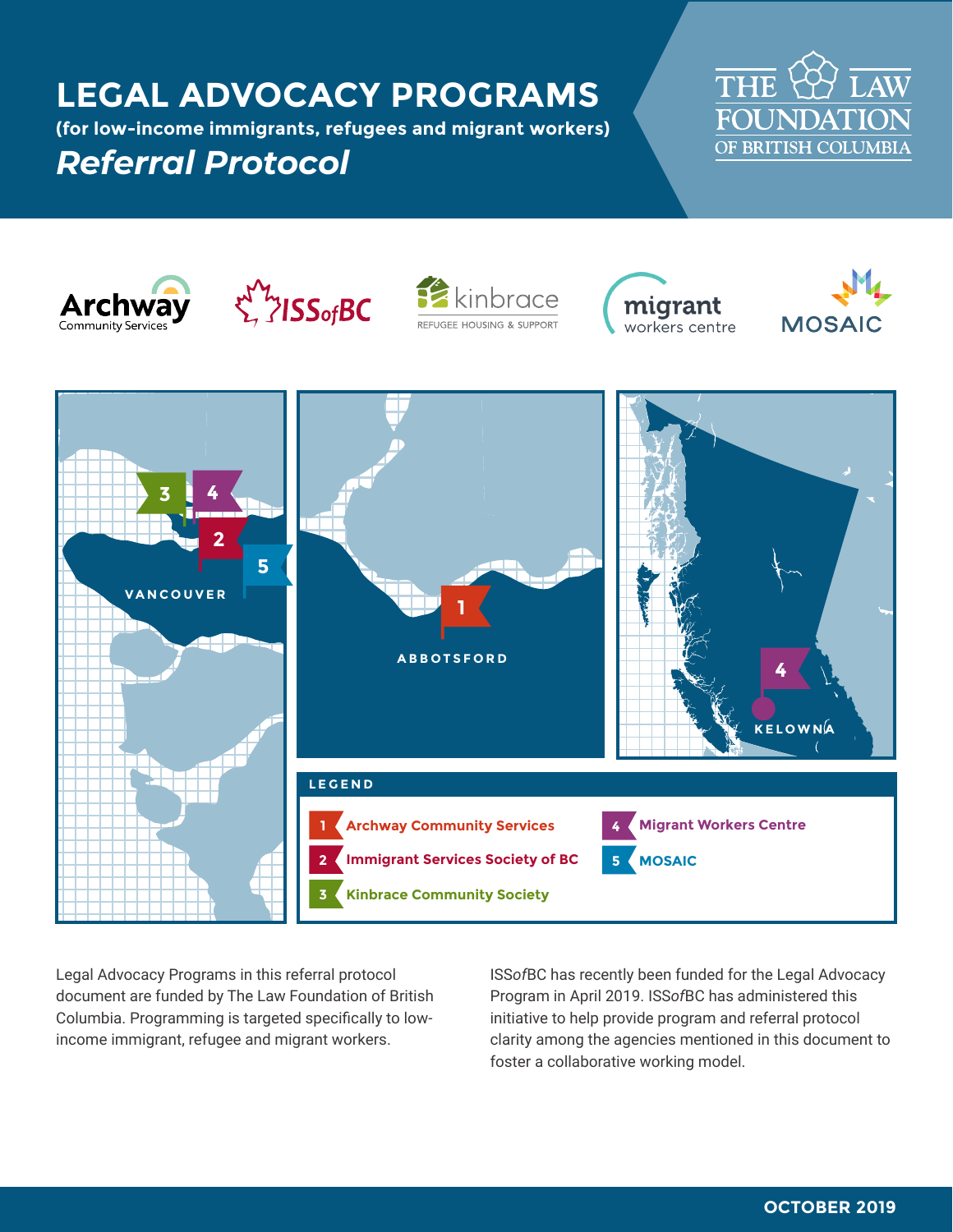## **1. Archway Community Services**

## **Legal Advocacy Program for Agricultural Workers**



## **Website:**

[fvfarmworkers.ca](http://fvfarmworkers.ca)

#### **Contacts:**

Gurcharan Dhillon, Program Supervisor 604-859-7681 Ext 307 [gurcharan.dhillon@archway.ca](mailto:gurcharan.dhillon@archway.ca)

Sarb Gill, Legal Advocate, *Punjabi* 604-859-7681 Ext 315 [legaladvocacy@archway.ca](mailto:legaladvocacy@archway.ca)

Claudia Stoehr, Legal Advocate, *Spanish* 778-808-8883 [claudia.stoehr@archway.ca](mailto:claudia.stoehr@archway.ca)

#### **Hours of Operation:**

Monday, Wednesday and Friday 9:00 am—5:00 pm

Appointments should be made as advocates may have another appointment in office or out of office. Walk-ins may be taken if advocate is available.

#### **Location:**

2420 Montrose Avenue, Abbotsford

#### **Eligibility Criteria:**

Farm worker includes green house, nurseries, fruit & vegetable production plants, poultry, or any other agricultural-related field

#### **Areas of Law Covered in the Program:**

The Legal Advocacy Program (LAP) assists Farmworkers in Punjabi, Spanish, English, Hindi, Mandarin, and Vietnamese. LAP provides full representation on a variety of issues including:

- **Employment Standards/Unpaid Wages**
- Residential Tenancy
- Employment Insurance Regular and Sickness Benefits
- Canada Pension Plan Disability
- WorkSafeBC
- Social Assistance
- Canada Pension Plan
- Old Age Security Pension
- **Human Rights**

#### **Specific Services Provided:**

Paper work, advocating for client, referring clients to other organizations, education sessions, one-on-one assistance.

#### **Referral Procedure:**

Clients can refer themselves or can be referred by settlement agencies, government offices, employers, friends or relatives. This can be done by calling the office. Information will only be provided to the clients once they come see one of the legal advocates.

## **2. Immigrant Services Society of BC (ISS***of***BC)**

## **ISS***of***BC Legal Advocacy Program**



#### **Website:**

[issbc.org/legaladvocacyprogram](http://issbc.org/legaladvocacyprogram)

#### **Contact:**

Tien Tran, Lawyer 778-222-7568 [tien.tran@issbc.org](mailto:tien.tran@issbc.org)

#### **Hours of Operation:**

Monday to Friday 8:00 am—4:30 pm Client meetings are held on Tuesday and Wednesday

#### **Location:**

2610 Victoria Drive, Vancouver

#### **Eligibility Criteria:**

This program serves clients that meet the low-income criteria. Clients who are eligible for legal aid coverage will be referred to legal aid. This program serves those who do not qualify for legal aid coverage.

#### **Areas of Law Covered in the Program:**

Housing, income security, debt, family, employment and immigration. This program provides full representation on the following:

- Immigration:
	- $\blacksquare$  Family reunification (family sponsorships, one-year window opportunities, H&C Applications, excluded family members, etc.);
	- Convention refugees or settled refugees (Refugee Travel Documents, Permanent Residency Applications, PR travel Documents, Work Permit Applications, etc.)
- ▶ CBSA Investigation/Enforcement
- ▶ Citizenship Applications
- Detention Reviews at the Immigration Division
- Admissibility Hearings (criminality, medical, membership in an organization, misrepresentation, lack of finances, etc.)
- Appeals to Immigration Appeal Division (various issues)
- Residential Tenancy
- **EXECUTE:** Human Rights
- Convention refugees or settled refugees Work permit applications
- Permanent residency applications for caregivers and temporary resident permit holders (victims of trafficking), applying for new work permits, restoration of status, temporary resident permits as victims of trafficking, open work permits for vulnerable workers, re-entry visa applications and judicial reviews of the above
- Refugee claim hearing and RAD Appeal Division preparation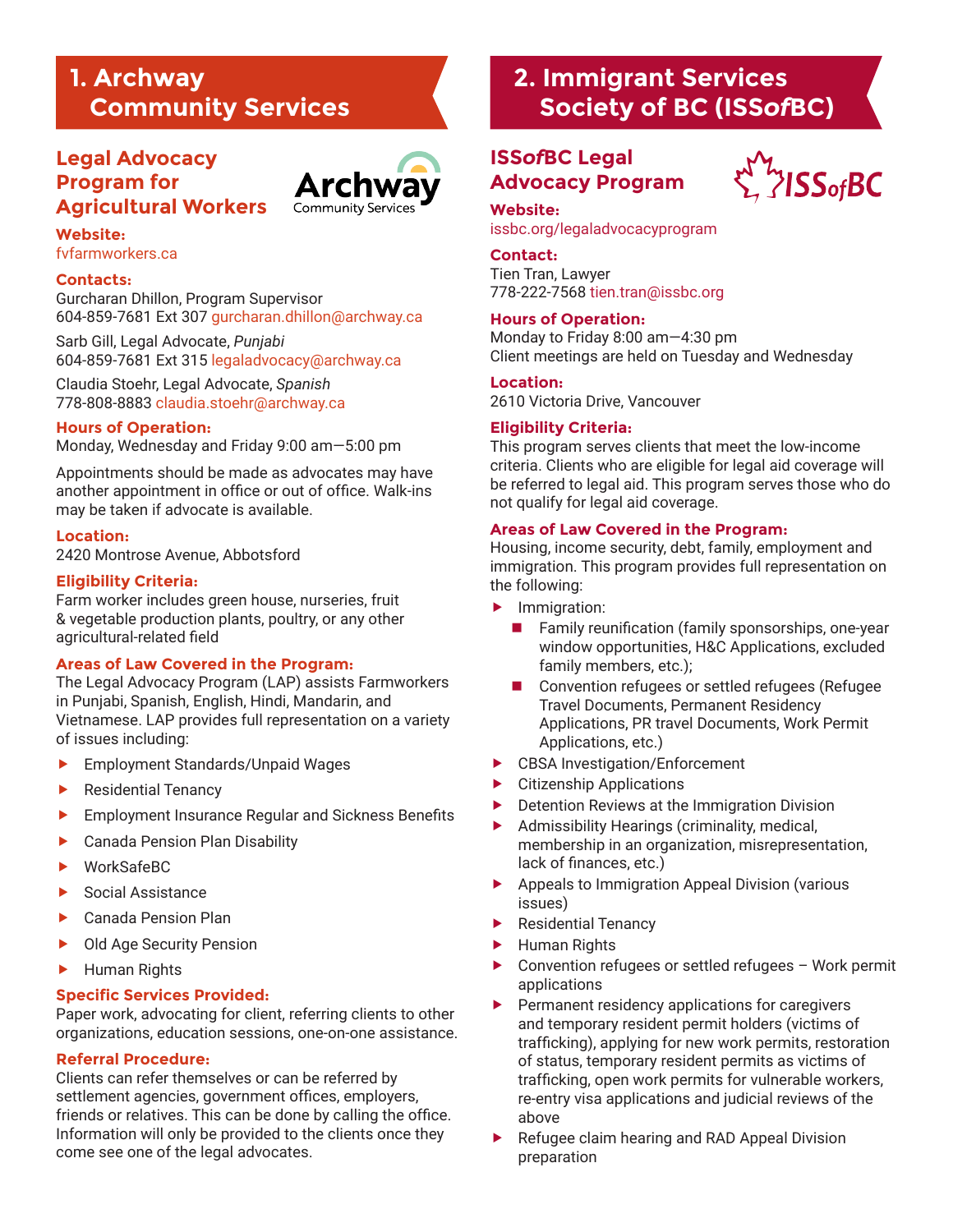Where legal aid coverage has already been exhausted:

- Refugee claims
- Appeals to the Refugee Appeals Division
- Application for leave and judicial reviews

#### **Specific Services Provided:**

The level of assistance varies from referrals, to summary advice, and to full representation.

#### **Referral Procedure:**

Clients can refer themselves or can be referred by settlement agencies, government offices, employers, friends or relatives. This can be done by completing the referral form on our website. Information will only be provided to the clients once they come to meet with the lawyer.

## **3. Kinbrace Community Society**

## **Accessing Refugee Protection Program**



REFUGEE HOUSING & SUPPORT

(READY Tour, Refugee Hearing Preparation Guide, Refugee Appeal Division Information Session)

#### **Website:** [refugeeclaim.ca](http://refugeeclaim.ca)

#### **Contact:**

Fran Gallo, Program Coordinator 604 328-3132 [ready@refugeeclaim.ca](mailto:Ready%40refugeeclaim.ca?subject=)

#### **Hours of Operation:**

Monday to Friday 9:00 am—5:00 pm. No office hours.

#### **Location:**

READY Tours and RAD Info Sessions meet at 300 W. Georgia Street, Vancouver–date, time and precise location provided at time of registration confirmation.

#### **Eligibility Criteria:**

READY Tour: Service providers working with refugee claimants and refugee claimants who have been found eligible to make a refugee claim by IRCC or CBSA (claimants in possession of a refugee claimant protection document). All participants must be registered and confirmed by the program coordinator to attend. RHP Guide available to all. RAD Info Session: Available to appellants & service providers on request of appellant.

#### **Areas of Law Covered in the Program:**

Refugee claim information only. The Accessing Refugee Protection Program is not a legal advocacy program, it is a refugee hearing preparation program.

#### **Specific Services Provided:**

The READY Tour is a collaboration between Kinbrace and the IRB-RPD. The READY Tour provides an opportunity for participants to attend a 2.5 hour information session in a hearing room of the IRB-RPD provided by a Case Management Officer of the IRB and coordinated by Kinbrace. At the session participants will:

- See a hearing room at the IRB-RPD
- Learn about the hearing process

Learn about the hearing participants and their roles

**Demographic Understand legal issues addressed at the hearing** RAD Info Sessions are about the appeal process at the IRB-RAD and are provided by an officer at the RAD.

The RHP Guides provide claimants and service providers with information to assist claimants in preparing for their refugee hearing in multiple languages.

#### **Referral Procedure:**

Claimants and service providers can self-refer by registering at [refugeeclaim.ca](http://refugeeclaim.ca) or by e-mailing or calling the program coordinator. Advocates, government reps, counsel, mental health service providers, housing providers and other service providers can register interested claimants (with their permission) as well.

# **4. Migrant Workers Centre**

## **Migrant Workers Centre Legal Advocacy Program**



**Website:** [mwcbc.ca](http://mwcbc.ca)

#### **Contacts:**

Silvia Duran, Legal Support Coordinator Karen Bation, Legal Advocate Tess Van Weelden, Legal Advocate Jeanne Robert, Legal Advocate Jorge Siller, Legal Advocate (Kelowna) Julianna Dalley, Staff Lawyer Natalie Drolet, Executive Director, Staff Lawyer

604-669-4482 or 1-888-669-4482 [info@mwcbc.ca](mailto:info@mwcbc.ca) or [silvia@mwcbc.ca](mailto:silvia@mwcbc.ca)

Workplace sexual harassment advice line: 604-404-1931 For migrant agricultural workers in Kelowna: 778-392-7905

## **Hours of Operation:**

#### Vancouver:

Tuesday—Friday, 9:00 am—5:00pm Saturday Drop-in Legal Clinic 9:00 am—5:00pm Tuesday Help Line 5:00 pm—8:00 pm

Workplace Sexual Harassment Advice Line: Tuesday and Thursday 9:00 am—8:00 pm Wednesday, Friday and Saturday 9:00 am—5:00 pm

#### Kelowna:

Wednesday and Thursday 9:00 am—5:00 pm Friday, Saturday and Sunday 1:30pm—9:00pm

#### **Locations:**

302–119 West Pender Street, Vancouver 620 Leon Avenue, Kelowna

#### **Eligibility Criteria:**

Clients under the low-wage streams of the TFWP, and other migrant workers under other immigration programs who are not PR or have lost status in Canada who have experienced labour exploitation or trafficking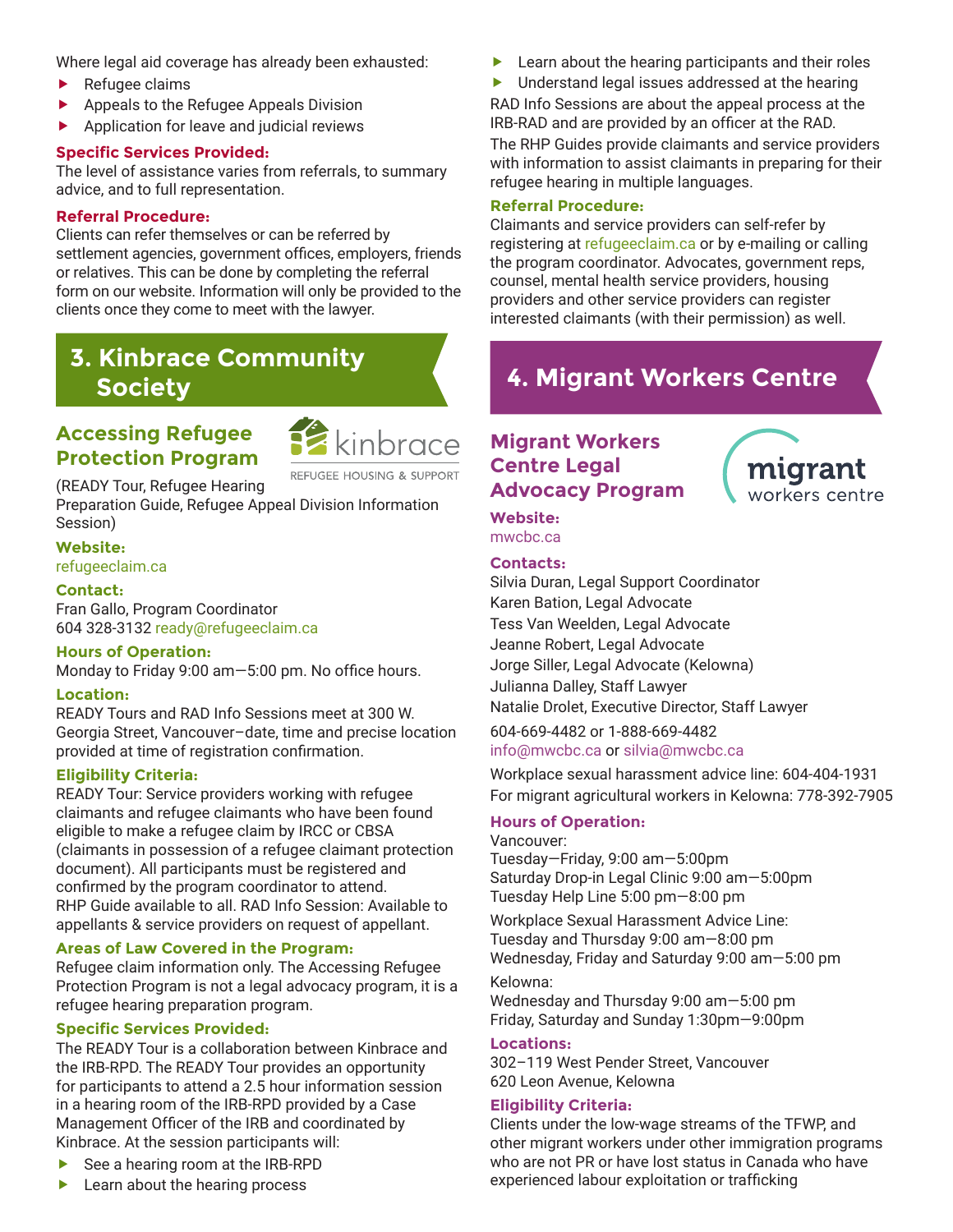#### **Areas of Law Covered:**

- Immigration law (full representation): permanent residency applications for caregivers and temporary resident permit holders (victims of trafficking), applying for new work permits, restoration of status, temporary resident permits as victims of trafficking, open work permits for vulnerable workers, re-entry visa applications and judicial reviews of the above
- Immigration law (summary advice): BC PNP applications, H&C applications, enforcement
- Employment law (full representation): Employment Standards complaints, Human Rights complaints, Small Claims Court cases, Employment Insurance applications, and judicial reviews or appeals of the above
- **Employment law (summary advice): Occupational** Health and Safety
- Other (summary advice): access to MSP, T1 adjustments

## **Specific Services Provided:**

Paper work, advocating for client, referring clients to other organizations, one-on-one assistance. Referrals are provided if a client's issue falls outside of scope of practice, or if clients are not eligible for the program.

### **Referral Procedure:**

Clients can self-refer by calling 604-669-4482 or 1-888- 669-4882 or be referred by another organization.

Intake is done over the phone by the Legal Support Coordinator. Clients can also come to the office on Saturdays for the drop-in Legal Clinic from 9:00 am—5:00 pm without an appointment and/or can call the Evening Help Line on Tuesdays from 5:00 pm—8:00 pm and receive advice.

## **Notes:**

Additional supports offered include workshops on the topics of caregivers applying for PR (twice per month), workplace sexual harassment, labour trafficking, immigration law and employment law. In partnership with New Hope Outreach Services, offer case management and wraparound support to migrant workers who have experienced labour exploitation or trafficking.

# **5. MOSAIC**

## **MOSAIC Legal Advocacy Program**



**Website:** [mosaicbc.org/services/settlement/](http://mosaicbc.org/services/settlement/legal-advocacy-program) [legal-advocacy-program](http://mosaicbc.org/services/settlement/legal-advocacy-program)

**Contact:** 604-254-9626 [legaladvocacy@mosaicbc.org](mailto:legaladvocacy@mosaicbc.org)

## **Hours of Operation:**

Monday to Thursday 9:00 am—4:00pm

## **Location:**

5575 Boundary Road, Vancouver

## **Eligibility Criteria:**

Priority assistance is given to individuals who have low income, have difficulty speaking or understanding English, have little/no knowledge of the Canadian legal system and have issues not covered by other legal agencies. Financial assessment guidelines are used to determine client eligibility. Although legal advocacy services are provided free of charge, filing or application fees are at clients' expense.

## **Areas of Law Covered:**

- Family Law
	- **n** Filling out appropriate court forms:
		- Application for an Order
		- Application Respecting Existing Orders or Agreements
		- Financial Statements
			- Notices of Motion
		- **•** Affidavits
	- $\blacksquare$  Assistance with preparing for mediation or court
		- Uncontested Divorce Applications
		- Guardianship where one parent is missing
		- Family Maintenance Enforcement Program (FMEP)
		- Providing information or assisting with peace bonds and restraining orders.
- Immigration Law
	- Permanent residency for Convention Refugees or Protected Persons
	- $\blacksquare$  Citizenship issues for former refugees and people with disabilities
	- $\blacksquare$  Difficulties in obtaining or renewing PR card for refugees and people with disabilities
	- Permanent residency for permit-holder class
	- Work permits for refugees and others needing a work permit to qualify for income assistance
- Poverty Law
	- Income Security (social assistance)
	- Canada Pension Plan and Old Age Security
	- **Employment Insurance**
	- **n** Employment Standards
	- Housing (Residential Tenancy)
	- Debt (such as Canada Revenue Agency, Medical Services Plan)

*MOSAIC provides support to Temporary Foreign Workers through programming and the TFW Pro Bono Clinic.*

## **Specific Services Provided:**

Paper work, advocating for client, referring clients to other organizations, one-on-one assistance.

## **Referral Procedure:**

Clients can refer themselves or can be referred by settlement agencies, government offices, employers, friends or relatives. This can be done by emailing [legaladvocacy@mosaicbc.org](mailto:legaladvocacy@mosaicbc.org) calling 604-254-9626. An eligibility assessment is done over the phone. An intake assessment with a legal advocate will be scheduled at the MOSAIC Vancouver office.